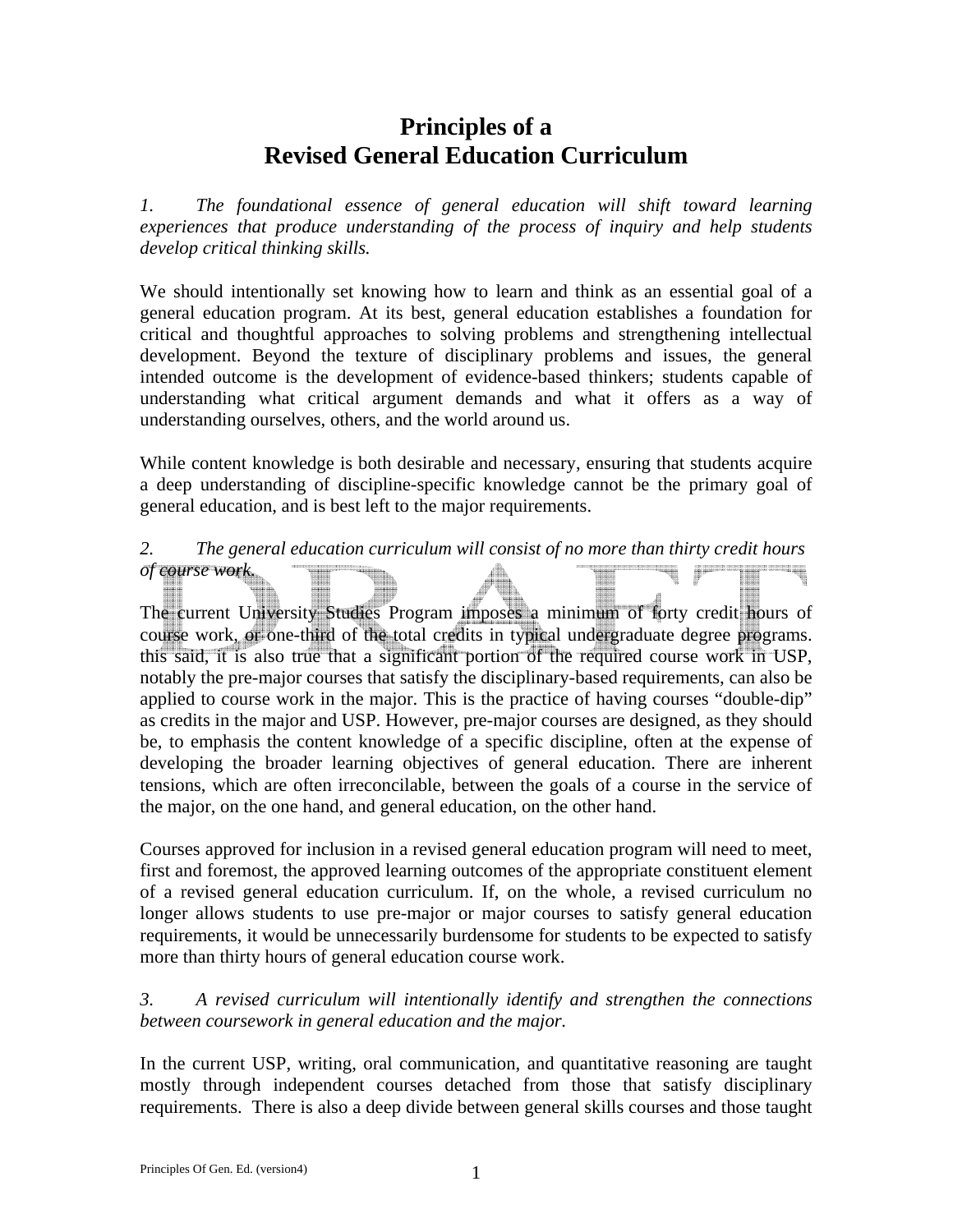within the major. This disarticulation makes general education courses, and the skills they are meant to develop, appear separate from those taught within majors. This separation also hampers any opportunities to use USP classes to enhance learning in courses taught within majors. The recent change in the writing program, which encourages development of writing-intensive courses within majors, underscores the value of linking the experience of the major with general education. More possibilities for interconnections exist, and we should strive to achieve them.

*4. A revised general education curriculum will include a first-year curriculum with significant involvement of full-time faculty, designed to smooth the transition from high school to college.* 

The broad goal of the first-year curriculum should be to provide students a set of integrated learning experiences that facilitate the successful transition to UK by highlighting the academic strengths of a research university and acculturating undergraduates through common study in the discourse and practice of intellectual inquiry. The first-year curriculum will be anchored by courses that (1) ask students to explore the epistemologies that inform and shape the nature of intellectual inquiry within the three broad knowledge areas - the arts and humanities, the social and behavioral sciences, and the natural and physical sciences; (2) are typically taught by full-time faculty members; and (3) provide a common experience for all first-year students, one that is premised on intellectual engagement and addresses forthrightly issues attendant to the transition from high school to college. **Manageria** 

*5*. *A revised general education curriculum will include a course in quantitative reasoning.* 

Our students need a grounding in logic, understand the rudiments of probability, recognize statistical patterns, model formulas, and test statistically-based hypotheses throughout their lives. Similarly, they need a skill set that enables them to comprehend basic quantitative data, equips them to understand fundamental issues in fiscal and monetary policy, and provides them with the analytical tools for managing their personal finances. To that end, the revised curriculum should move away from a requirement that emphasizes competency in mathematical computation and toward one that addresses the components of quantitative literacy.

## *6. The general education curriculum will lay the foundation for effective citizenship in a pluralistic society and an increasingly interconnected world.*

We must help our students understand the contours of the American society in which they will live and work as productive citizens. That understanding requires reflection and analysis of what it means to be a member of our society; it also demands a nuanced appreciation for how that meaning differs depending on who we are. Appropriate courses will adopt multidisciplinary perspectives and include both historical and contemporary analysis of American institutions and social organizations. The demands of productive